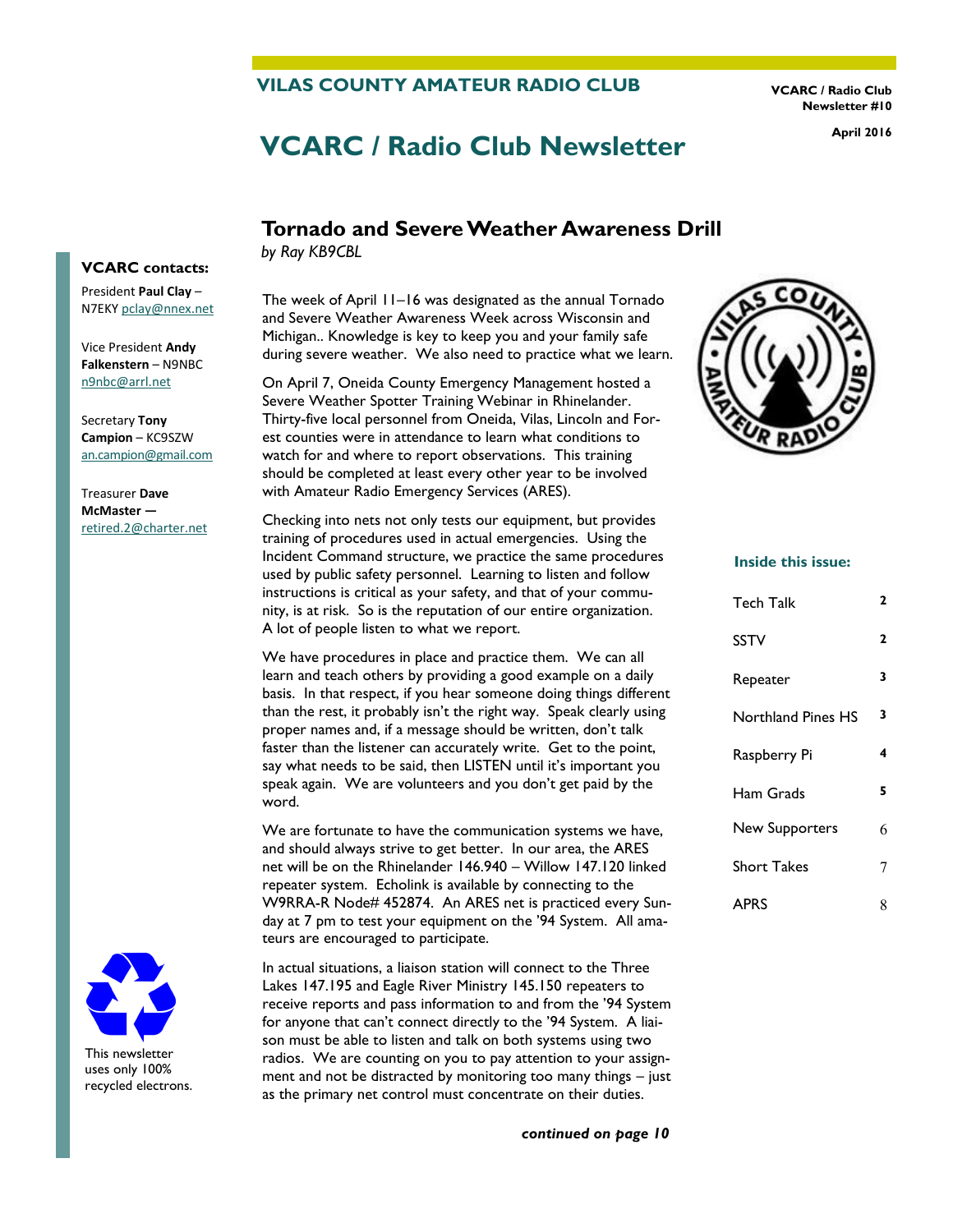## Page 2 **VCARC / Radio Club Newsletter #10**

### **Tech Talk**

*by Paul N7EKY*

Roger (KD9EPX) and Paul (N7EKY) presented "Grounding Your Shack" on Wednesday, April 13, at the 6 pm session just before the regular business meeting. The presentation covered four different types of grounding including safety grounding, lightning protection, RF ground and grounding for EMP. Paul mentioned that there appears to be some difference of opinion regarding creating an earth ground outside the station with traditional methods calling for large diameter

copper ground cable as short as possible and other literature calling for cables spaced two times the length of the ground rods. Grounding for mobile operation was covered as well as methods of troubleshooting ground loops and other problems that may be related to improper grounding.

Finally, some discussion was offered regarding grounding a station against an EMP attack. Although there are products available, the best way of protecting equipment is to disconnect from all cabling and

place equipment in Faraday cages or enclosures. It was clear that EMP protection will be of interest to club members in the future. Paul mentioned that the Iron Range club was planning on presenting a demonstration of a QRP transceiver enclosed in a Faraday cage along with general discussion of EMP protection. This is scheduled for Tuesday, April 19 at 7 pm at the Iron Range ARC in Iron River. VCARC members are invited to attend the presentation. Paul will send a notice out to the club about the presentation.

## **Slow Scan TV and the International Space Station (ISS)**

*by Paul N7EKY*

Astronauts and cosmonauts were sending Images to the world on 145.800 MHz from the ISS, apparently to commemorate the first Amateur Radio on the International Space Station (ARISS) contacts. Several images were received by at least two club members, Tony (KC9SZW) and Paul (N7EKY). Nothing special is required to receive these Slow Scan TV images other than a 2-meter radio tuned to 145.800 MHz and some connection to your PC running a suitable SSTV program. The bonus here is that one doesn't need to be at your station. Just set it and forget it.

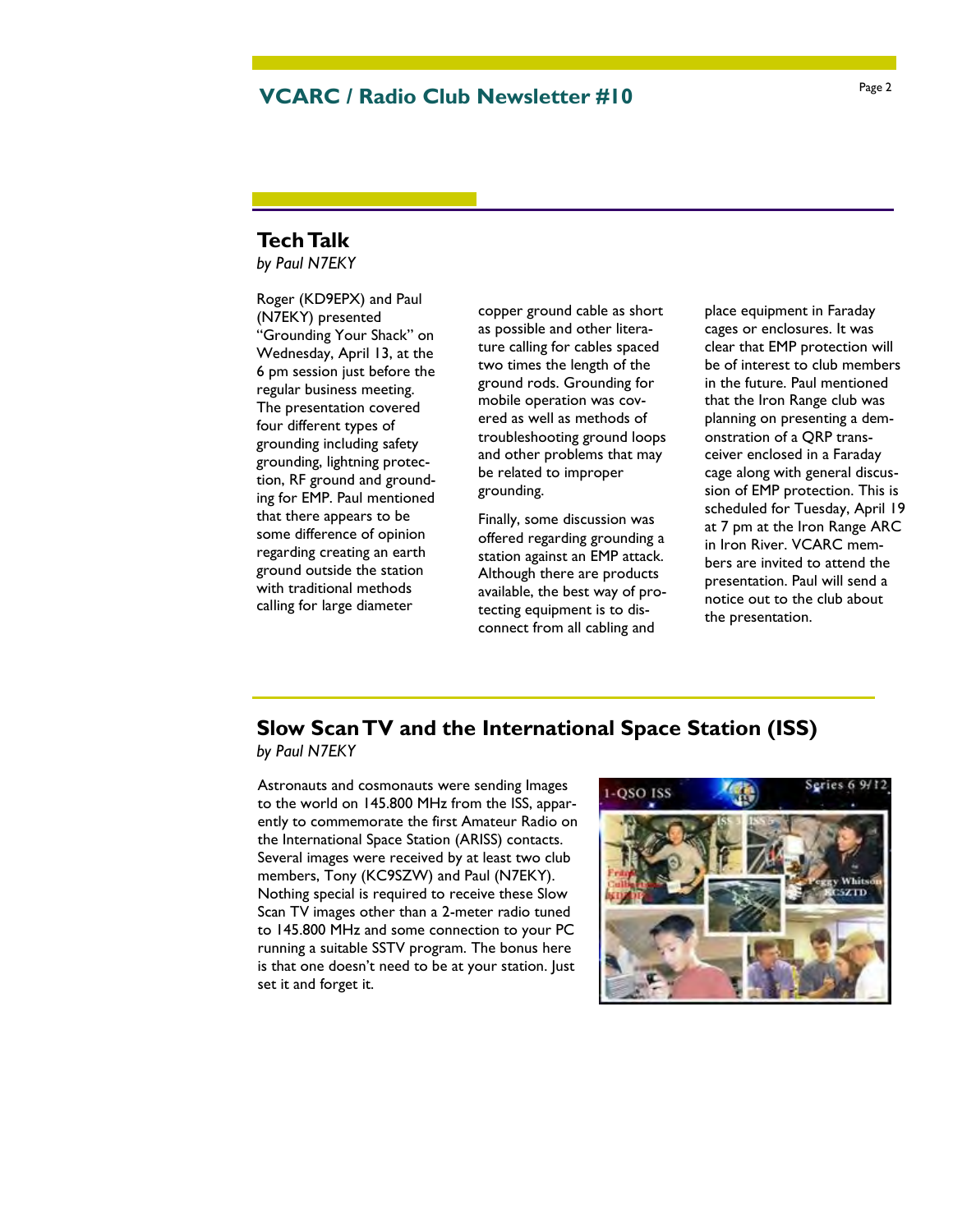**VCARC / Radio Club Newsletter #10** 

#### **Repeater News**

*by Paul N7EKY*

Anyone frequenting the Ministry repeater 145.150 will tell you it has been erratic and unreliable. It may emit a single tone just before doing its CW-ID every ten minutes and will shut itself down periodically for no apparent reason. Tony (KD9SZW) had purchased a repeater down state, an MSR-2000. This repeater is crystal controlled and, therefore, not easily adaptable to our use as a temporary repeater. The goal was to

temporarily take the repeater down and see if it can be repaired.

At the meeting on April 13, the subject of the Yaesu DR1X was raised. It is reported that other clubs in the area who have purchased the DR1X are very happy with it, that is has a fantastic receiver section, and includes some minimal controller functionality. The issue with the DR1X is that it is basically a 20 watt repeater and may need an amplifier.

The club voted unanimously to purchase the DR1X to replace the MSF-5000 now in use at Ministry and then the old repeater taken for troubleshooting and repair. On April 14, Paul (N7EKY) ordered the new repeater.

## **Amateur Radio in the Classroom**

*by Paul N7EKY*

John (KD9DQZ) has been working with two teachers at Northland Pines High School (NPHS) to engage students in amateur radio and the possibility of forming a High School Amateur Radio Club. There was quite a bit of behind the scenes work to get permission to form the club and to interest NPHS students. The two science teachers, Lisa Swaney and Peter Aerts, arranged for a first introduction to the hobby of amateur radio at the high school on March 15 and this led to a meeting with students to find out if they wanted to move forward with a club.

Tony (KC9SZW), Andy (N9NBC) and Paul (N7EKY) presented a very short overview of amateur radio and the Vilas County Amateur Radio Club, Inc. There were 11 students who signed up to form the new club with the first "official" club meeting to be held on April 5.

The first full club meeting and Technician Class took place on Tuesday, April 5, when Paul (N7EKY), Andy (N9NBC) and Roger (KD9EPX) were present with science teacher Lisa and several students. Three modules were presented from the Gordon West/W5YI Technician Book. Unfortunately some kids had to leave early but some stayed to nearly 5 pm. Reading assignments and a schedule set to meet twice a week on Tuesdays and Thursdays. With 20 lessons in the program, the goal was to go through the program in about five weeks, including an exam session.

The VCARC advisors and school teachers received feedback from students. Students would prefer to read the book on their own and go through the Q&A with

VCARC advisors, then cover some subject or conduct a demonstration such as antenna design and construction.

At the next class on Tuesday, April 12, Andy and Paul went through a practice examination from QRZ.com, taking care to explain each question when needed. It was very clear that some in the class had already studied their text.

When Paul (N7EKY) started looking for financial support for the club and mentioned this during the ham breakfast on March 26, Dr. Paul (WW9J) immediately said that the American Board of Surgical Assistants, Paul F. Weeks MD, CEO, will cover the cost of the books. Thanks Dr. Paul and Martha Weeks! The books will remain the property of the Northland Pines ARC so that future members can take advantage of them also.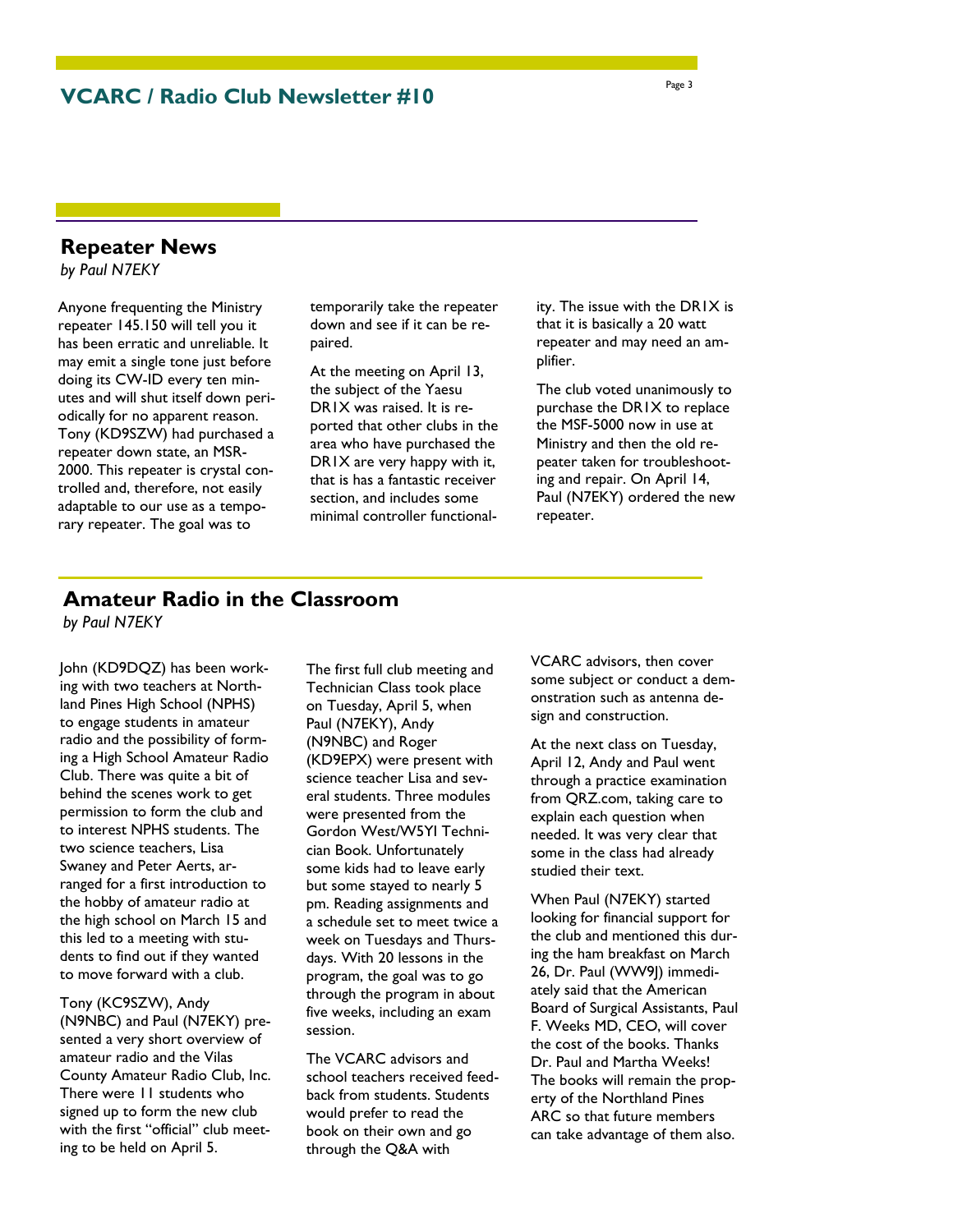## Page 4 **VCARC / Radio Club Newsletter #10**

## **The Raspberry Pi and Ham Radio and APRS Special Interest Groups**  *by Paul N7EKY*

The March monthly Raspberry Pi in ham Radio Special Interest Group (SIG) meeting was combined with the APRS SIG at the classroom immediately after the ham breakfast. Although the new antenna wasn't mounted (waiting for brackets), it was erected temporarily on a ladder outside of the classroom and provided much needed 2-meter communications during the two sessions on Saturday, March 26. Fred (KD9CCE) demonstrated his TinyTrak connected to his Baefeng HT and was able to get his status transmitted to the Sayner gateway.



Paul (N7EKY) presented the Raspberry Pi 2 Model B running DireWolf, a terminal node controller that can also act as a digipeater and iGate. Paul set up the program as an iGate and the participants were able to see traffic intercepted and sent to the iGate server and on to aprs.fi. Paul provided a handout "Your First Pi" to attendees. This document was designed to help those new to Raspberry Pi get started and provided tips on selecting a Pi and installing an operating system.

## **Choose Your First Raspberry Pi**

There are several places where you can purchase your first Pi. In my opinion, I would recommend that you shop around to find the best price on the Pi you want. I saw a Pi for sale on Amazon at a very low cost, but it was a model B, which only had 2 USB ports. The latest Pi is the Raspberry PI 3 Model B, which has just hit the market in February 2016. It has some advantages to the previous Raspberry Pi 2 Model B including a faster processor at 64 bits and Wi-Fi onboard. I found one here: [http://www.mcmelectronics.com/product/83-17300 utm\\_campaign=e14&utm\\_source=e14community&utm\\_medium=forum&utm\\_term=83-](http://www.mcmelectronics.com/product/83-17300?utm_campaign=e14&utm_source=e14community&utm_medium=forum&utm_term=83-17300&COM=superwidget-link_RaspberryPi+CMPNULL) [17300&COM=superwidget-link\\_RaspberryPi+CMPNULL.](http://www.mcmelectronics.com/product/83-17300?utm_campaign=e14&utm_source=e14community&utm_medium=forum&utm_term=83-17300&COM=superwidget-link_RaspberryPi+CMPNULL)

Amazon wanted \$10 more for the same board. You may wish to purchase an enclosure/case and a Power Brick at the same time. Note that the Pi 3 draws up to 2.5 amps vs the Pi 2 B which drew only 2 Amps maximum. You usually can purchase a Micro SD card with NOOBS (New Out Of Box Software) at the same time (See Operating Systems).

#### **OPERATING SYSTEMS**

Several Operating Systems are available for the Raspberry Pi but Raspbian Jessee is the latest OS based on Linux Debian, which is what most projects will call for. I recommend that you use this unless your project calls for something different. This doesn't mean that you shouldn't experiment with something different.

NOOBS is probably the easiest way of preparing your Micro SD card. Download NOOBS [https://www.raspberrypi.org/downloads/.](https://www.raspberrypi.org/downloads/) Place the file somewhere where you can find it later and unzip it. Of course you can order a Micro SD card with NOOBS already on it. You will also need to format the Micro SD Card using the SD Formatter 4.0, which you can download here: [https://www.sdcard.org/downloads/formatter\\_4/.](https://www.sdcard.org/downloads/formatter_4/) Of course you will need a SD slot on your computer for the SD card. Note: Be very careful when using the SD Formatter to select the correct drive letter for the SD card. ANY DRIVE FORMATTED WITH THE SD FORMATTER WILL HAVE ITS' CONTENTS LOST FOREVER. After the SD card is formatted, copy the extracted NOOBS files onto it from your PC.

Now you're ready to get started. Insert the Micro SD card with NOOBS into the Pi, connect the network cable or Wi-Fi, keyboard, mouse, and HD monitor, then connect the power and wait until the Raspberry Pi Graphical User Interface (GUI) appears.

Select America and make sure to choose the US keyboard (There is a difference between the US and UK keyboards), then choose Raspbian to install. This install will take some time, depending on the speed of the Micro SD Card, up to an hour.

Press Enter on your Keyboard to reboot Raspbian and finally the GUI will reappear. Click on Menu, Preferences, Raspberry Pi Configuration. This is where you can select your county, time zone, keyboard, and other options. Make sure that SSH is enabled under Interfaces, then reboot the Pi.

Once the Pi's GUI reappears, move your mouse under the two Computers in the top right corner of the screen until you see the IP address of the Pi. Write the IP address down as you will need it if you decide to connect to the Pi from a different computer. Now let's make sure that our Pi and Raspbian Jessee are updated: From the GUI start the terminal at the top of the screen and at the command prompt run the following commands:

Sudo apt-get update Sudo apt-get dist-upgrade Sudo rpi-update

The sudo command stands for "superuser do". Without using this before other commands, you would be asking to conduct updates without the proper privileges. The aptget utility is a powerful command line program that is used to perform the installation, removal, or upgrade new software packages. You will see apt-get many times. By the way, unlike DOS, case is important in Linux, both in commands but also folders and files.

Really the best way to get started with the Pi is to just dive into it. There are many ham radio related projects for the Raspberry Pi mentioned on the internet, so just get started.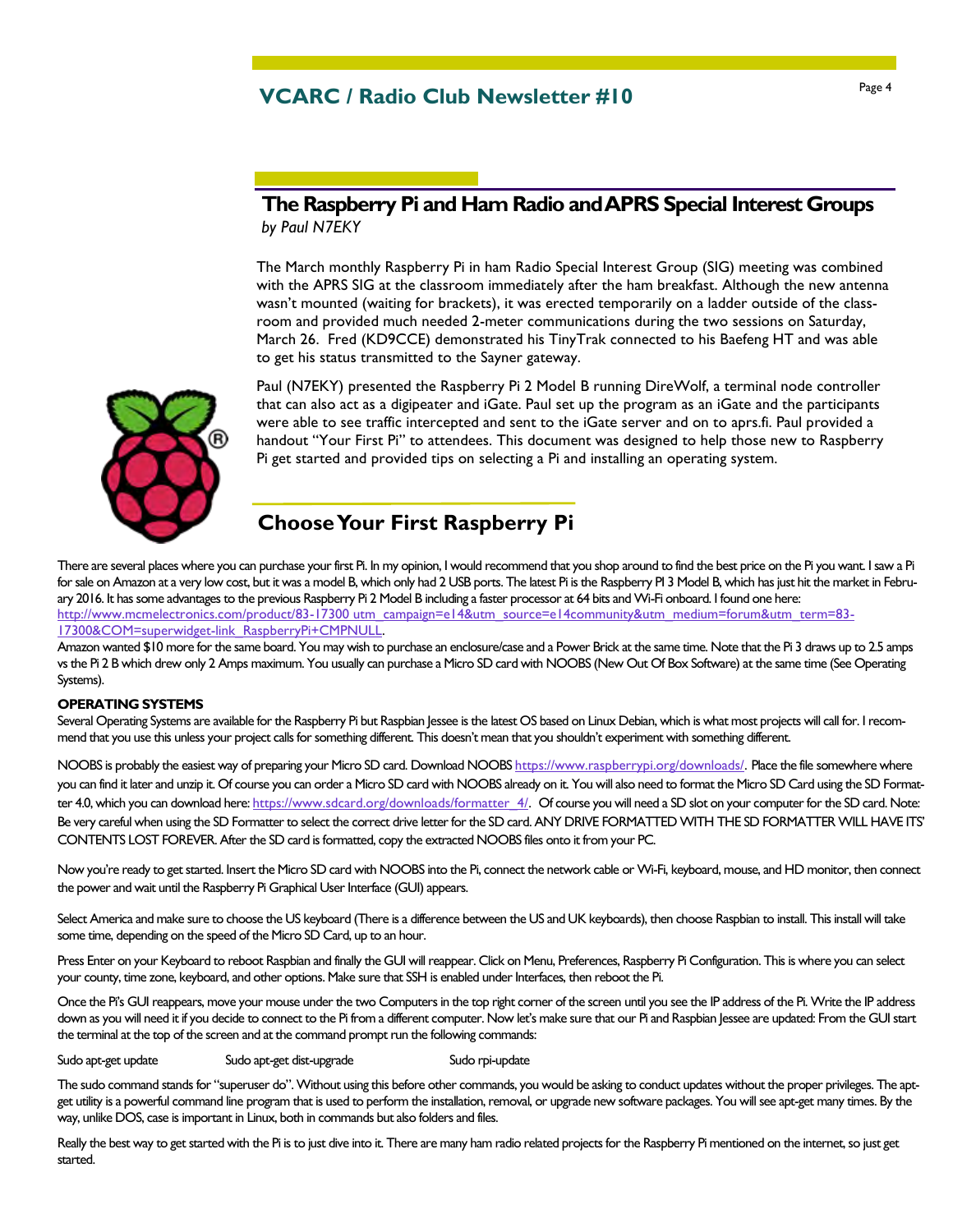## **New and Upgraded Hams**

*by Paul N7EKY*

Members of the Vilas County Amateur Radio Club, Inc. conducted a two-day Technician ham radio class April 9-10 in Eagle River. At the end of the class volunteer examiners conducted the examination for the Technician Class license which is issued by the Federal Communications Commission (FCC). All seven students, Jeffrey Kitz of Eagle River, Scott and Kyle Ruesch of Two Rivers, James Smaglick of Lac Du Flambeau, Brian Polzin of Minocqua, Jeremy Ruetz of Rhinelander, and 12-yearold Shelby Loback from Goodman, passed the examination for their Technician Class FCC license. Shelby also won a Yaesu Tri-Band portable transceiver donated by Mike Bresnahan (KC9ZJF). Thanks Mike, that was perfect!

The examination was also offered for those wishing to upgrade from Technician to FCC General Class license. Congratulations to VCARC Members Roger (KD9EPX), Dr. Richard (KD9FIM), and Thomas (KD9FIN) who successfully passed their upgrade examination.

The class was taught by Andy Falkenstern (N9NBC), Roger Schutt (KD9EPX), Don Korbas (KD9EPY) and Paul Clay (N7EKY), all members of the Vilas County Amateur Radio Club, Inc. The class covered electronics, radio and antenna theory and rules and regulations, everything needed to pass the examination which qualifies for the FCC Technician Class license.

Three amateur radio volunteer examiners conducted the examinations. They were Mike (KC9ZJF), Andy (N9NBC) and Paul (N7EKY).



*Volunteer examiners and successful Technician and General examination participants with 12-year-old Shelby Loback (inset) who proudly shows the Tri-Band Portable Radio he won in a drawing after passing his Technician Class FCC examination.*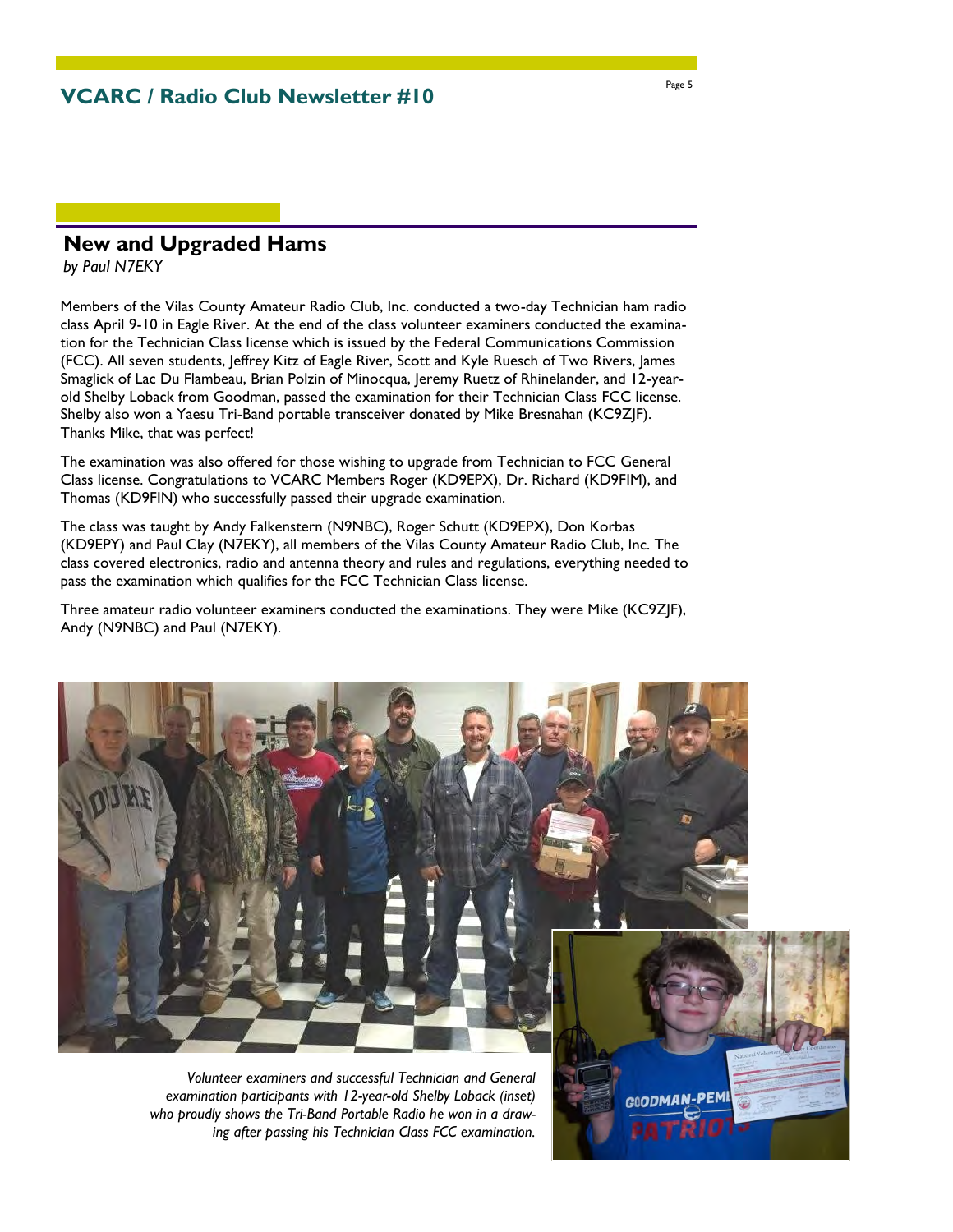## **VCARC / Radio Club Newsletter #10** Page 6

#### **Local Nets**

*by Paul N7EKY*

| <b>Net</b>            | Day / Time      | Frequency/ + - /PLL Type        |  |
|-----------------------|-----------------|---------------------------------|--|
| Northwoods            |                 |                                 |  |
| <b>ARES</b>           | Thursday 19:00  | $146.940 - 114.8$               |  |
|                       |                 | ARES / $Traffic**$              |  |
|                       |                 | 147.120 - 114.8 Linked          |  |
|                       |                 | EchoLink W9RRA=R or Node 452874 |  |
| Merrill               | Sunday 19:30    | $146.640 - 114.8$ Traffic       |  |
|                       |                 | EchoLink Node 364965            |  |
| Iron Range            | 20:00<br>Sunday | 145.170 -<br>Traffic            |  |
| Blackjack             | Sunday 20:00    | $146.760 - ARES / Traffic$      |  |
| <b>Rib Mountain</b>   | Sunday 21:00    | 146.820 - 114.8 Traffic         |  |
| Tomahawk              | Monday 19:00    | 145.430 - 114.8 Swap Net        |  |
| <b>VCARC/Ministry</b> | Monday 19:30    | 145.150 - 114.8 Traffic         |  |
| Iron Range            | Monday 20:00    | $145.170 -$<br>SSTV*            |  |
| <b>VCARC/Ministry</b> | Tuesday 19:30   | $145.150 - 114.8$ SSTV          |  |
| <b>Three Lakes</b>    | Wed<br>19:00    | 147.195 + 114.8 Traffic         |  |

\*Winter /months only

\*\*Last Thursday of the Month

## **Our Supporters for 2016**

*by Paul N7EKY*

These fine businesses have decided to support the Vilas County Amateur Radio Club, Inc. for 2016:



Eagle River Tire 126 E Division Street Eagle River, WI 54521 715-479-8820 www.ertire.com/

## **Stateline Accounting**

**& Tax Service LLC** 4366 County Road B Land O Lakes, WI 54540

#### 715-547-6212



Boat Sport Marina 3624 WI 70 Eagle River, WI 54521 www.boatsport.com

American Board of Surgical Assistants Paul F. Weeks MD, CEO (Northland Pines HS Club)

Mrs. Karen Schluter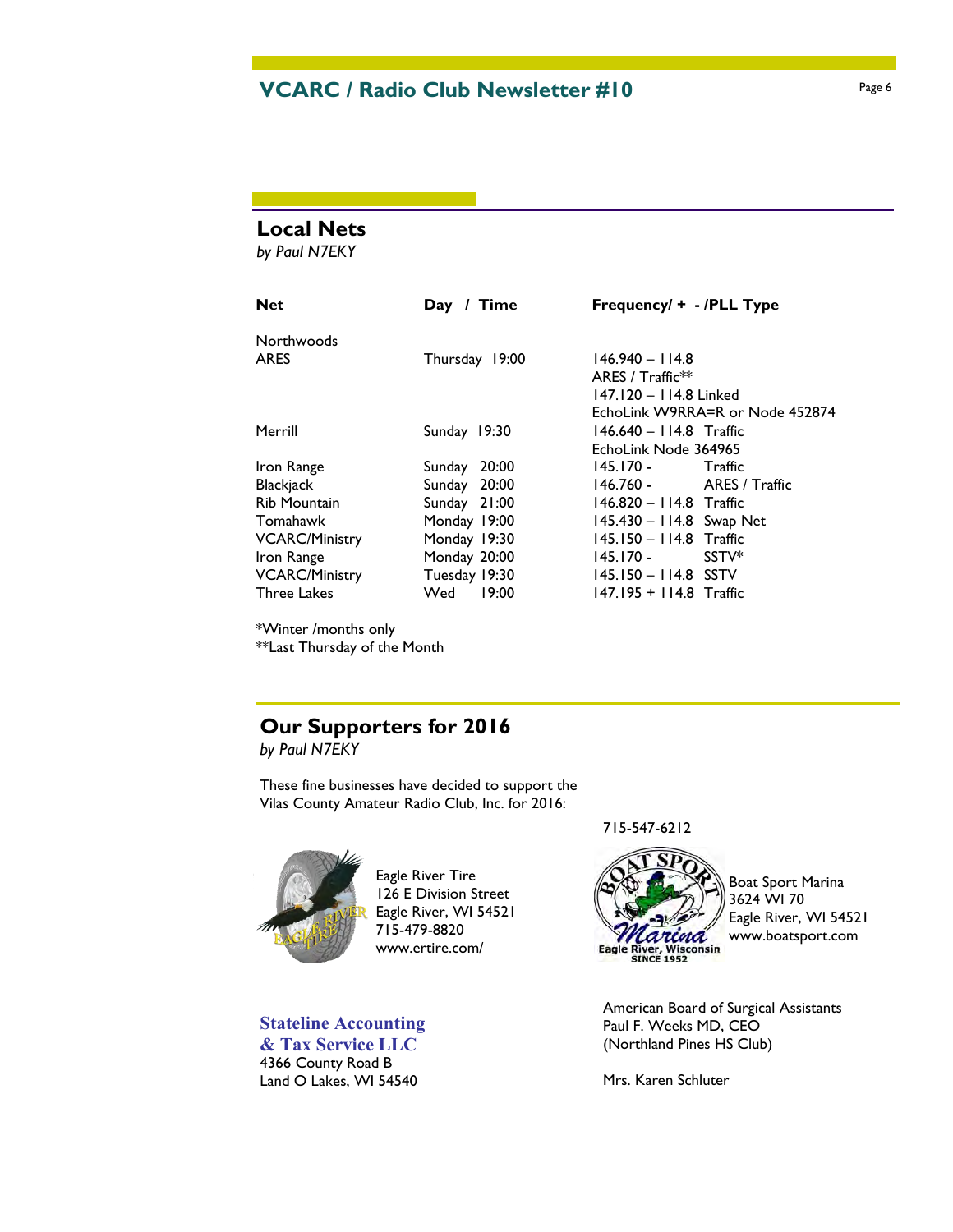## **Short Takes**

## *—* **Donated Antenna installed at the Manufacturing Incubator Building***—*

Vilas County Economic Development has graciously allowed us to install an antenna on the side of their building close to the classroom window. This will better allow us to conduct demonstrations and events in the classroom that require good VHF communications. Ray (KB9CBL) has donated a new, high quality, Slim-Jim antenna to the club for this purpose. Don (KD9EPY) donated a 30-foot section of COAX, Paul (N7EKY) will provide the mounting brackets, and Mike (W9BHL) the mounting pole and coax. Thanks to all for your donations!

Roger (KD9EPX) and Bob (N9HSAQ) installed the antenna on Tuesday, April 12. It was a first-class job and in time for use by net control for the severe weather drills on Thursday, April 14. The coax is in a waterproof plastic bag and outside of the building. This allows the feedline to be used from inside or outside of the building. Great job Roger and Bob!

#### **— Contest News —**

Andy (N9NBC) was recently notified that he placed #1 United States, #1 North America, and #5 in the World in the 2015 CQ World-Wide DX Contest SSB, Single Op Assisted – QRP – 20 Meters. Congratulations Andy! Contact Andy n9nbc@arrl.net if you are interested in Contesting.

#### **— VCARC Newsletter Articles Needed —**

Members are encouraged to submit articles and photos involving club members or Amateur Radio in general. Read any good articles or posts. Want to submit a review of a piece of equipment you have or recently acquired? Your submissions are welcome! Please send them to pclay@nnex.net.

#### **—** T**he Club Received Donated Vintage Military Radio Receiver —**

Paul (N7EKY) recently received a call from Mrs. Karen Schluter who explained that her father had owned a Military Vintage radio and that she wanted it to go to the Vilas County Amateur Radio Club, Inc. Mrs. Schluter identified the radio as an R-366/TRR-5.

On Thursday, April 14, Andy (N9NBC) and Paul met with Mrs. Schluter and received the rig. It was transferred to Roger (KD9EPX) to clean up and check out. If this rig works, the plan will be to set it up at a club meeting so that everyone can experience a WW II-era U.S. Navy Receiver.

#### **— For Sale by Members —**

This is a new section in our newsletter to list equipment members wish to sell or swap. Submit listings for your personally owned amateur radio equipment to pclay@nnex.net. This is not intended for someone who makes it a business to buy and sell equipment.

For Sale: Yaesu FT-101-E with CW filter & Cooling Fan, very clean radio. Original owner, it's my Eagle River rig. Asking \$350 or best offer. Call 1-847-274-8433. Bill W9ZCL

For Sale: K3 100 watt transceiver with LP Pan and accessories. Serial #4831. 1.8 and 250 Hz filters, IF board, LP Pan Adapter, USB sound card with cabling. USB radio serial cable. Available May, call Bob KC9RF 608-481-0297 or email sail\_ski@yahoo.com \$2,175.00 firm.

## **Club Membership**

The Vilas County Amateur Radio Club, Inc. now can count **82** members!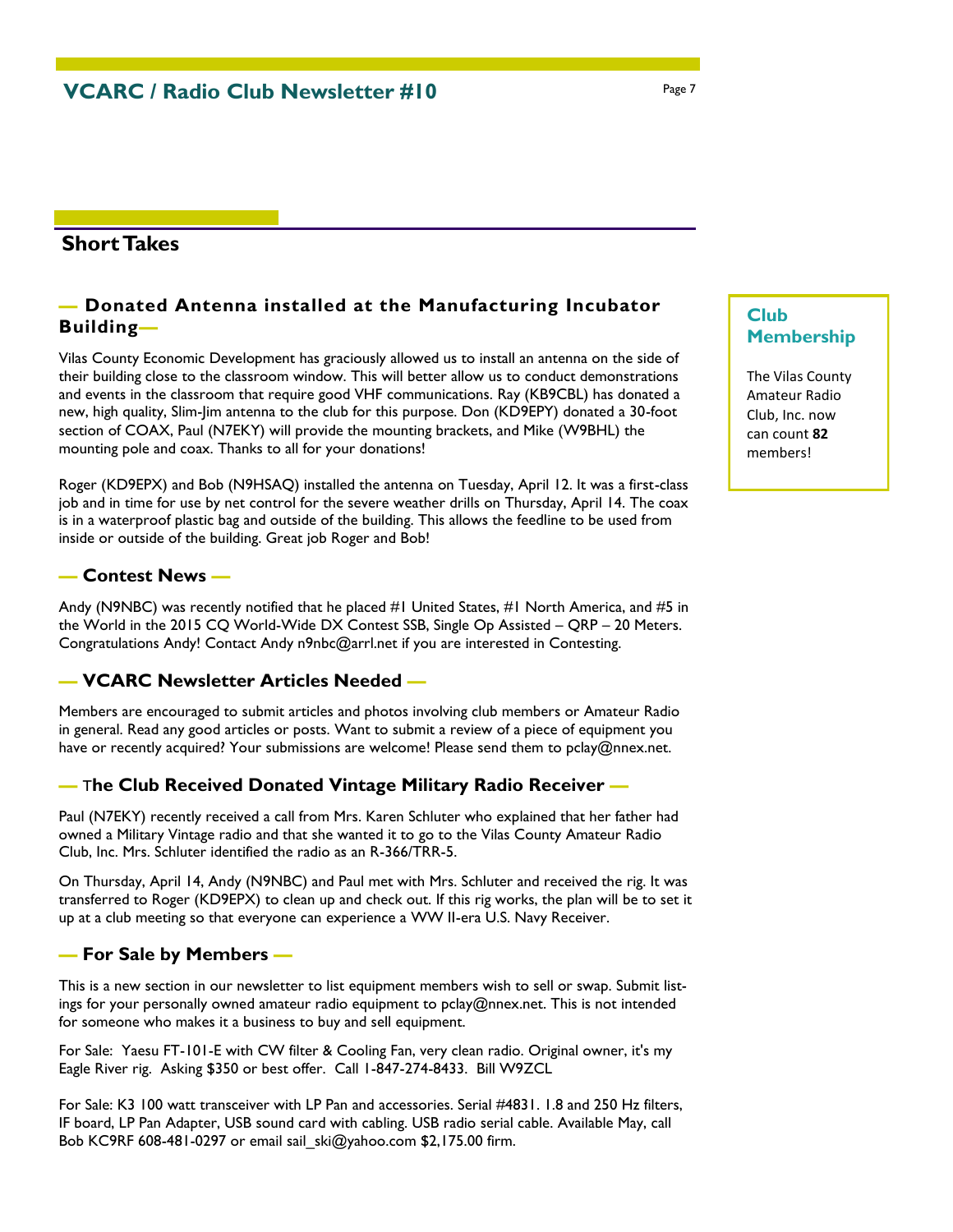## **Automatic Packet Reporting System - Part III**

*by Paul N7EKY*

This month we will concentrate on some important Automatic Packet Reporting System (APRS) configuration options. We won't try to cover everything, but rather, discuss some of the more important topics. How one makes configuration changes will depend on the APRS solution used. Those with radios ready to do APRS right out of the box will have configuration menu screens for these options. In other cases, there may be configuration files that must be edited to select the configuration desired.

The call sign and Secondary Station Identifiers (SSID) is how you are identified on the APRS network. There are 16 SSIDs in use on the VHF APRS Network, as listed in table one.

| <b>SSID</b> | <b>Explanation</b>                                                            | <b>SSID</b> | <b>Explanation</b>                                   |
|-------------|-------------------------------------------------------------------------------|-------------|------------------------------------------------------|
| None        | Fixed stations (message capable)                                              | -8          | Marine mobile, land mobile                           |
| $-1$        | Generic additional Station<br>Digipeater, Mobile, Weather                     | -9          | Primary Mobile - Message Capa-<br>ble                |
| $-2$        | Generic additional Station<br>Digipeater, Mobile, Weather                     | -10         | I-Gate, Internet Station, Echolink,<br>Winlink, etc. |
| $-3$        | Generic additional Station<br>Digipeater, Mobile, Weather                     | -11         | Balloons, aircraft, spacecraft                       |
| $-4$        | Generic additional Station<br>Digipeater, Mobile, Weather                     | $-12$       | I way tracker (no messaging)                         |
| $-5$        | Dstar, iPhones, Androids, Black-<br>berry's, etc.                             | $-13$       | Meteorological                                       |
| -6          | Operation station for satellite<br>communications, Camping, 6<br>Meters, etc. | -14         | Truckers, Tracking mobile                            |
| $-7$        | HT's or other Human Portable                                                  | -15         | Digipeater, mobile, Meteorologi-<br>cal              |

Table 1

Obviously from the table, the SSID could make it easier to determine the purpose of the station. For example, the call sign N7EKY-9 would usually indicate that the station is a mobile station. But, there is another indicator that will help: the APRS Station Symbol. These symbols are passed along each time your station sends a beacon. For example, N7EKY-9 is sending the symbol of a pickup truck, which fairly demonstrates exactly what the station is installed in. These symbols are usually selectable in the setup screens or the code can be inserted where appropriate in the APRS configuration.

Next, since an important part of the APRS beacon may be a position report, your station would normally be sending your position obtained from a connected GPS, or, in the case of a fixed position station, the latitude and longitude will need to be manually set in the configuration. Again, how this is done will depend on the tools in use but may vary from editing a configuration file to inserting the appropriate information in a setup screen or by selecting GPS as an option.

Probably one of the least understood of the configuration options is the path. Remember from our previous discussion, that APRS is a one to many, connectionless protocol. APRS stations, digipeaters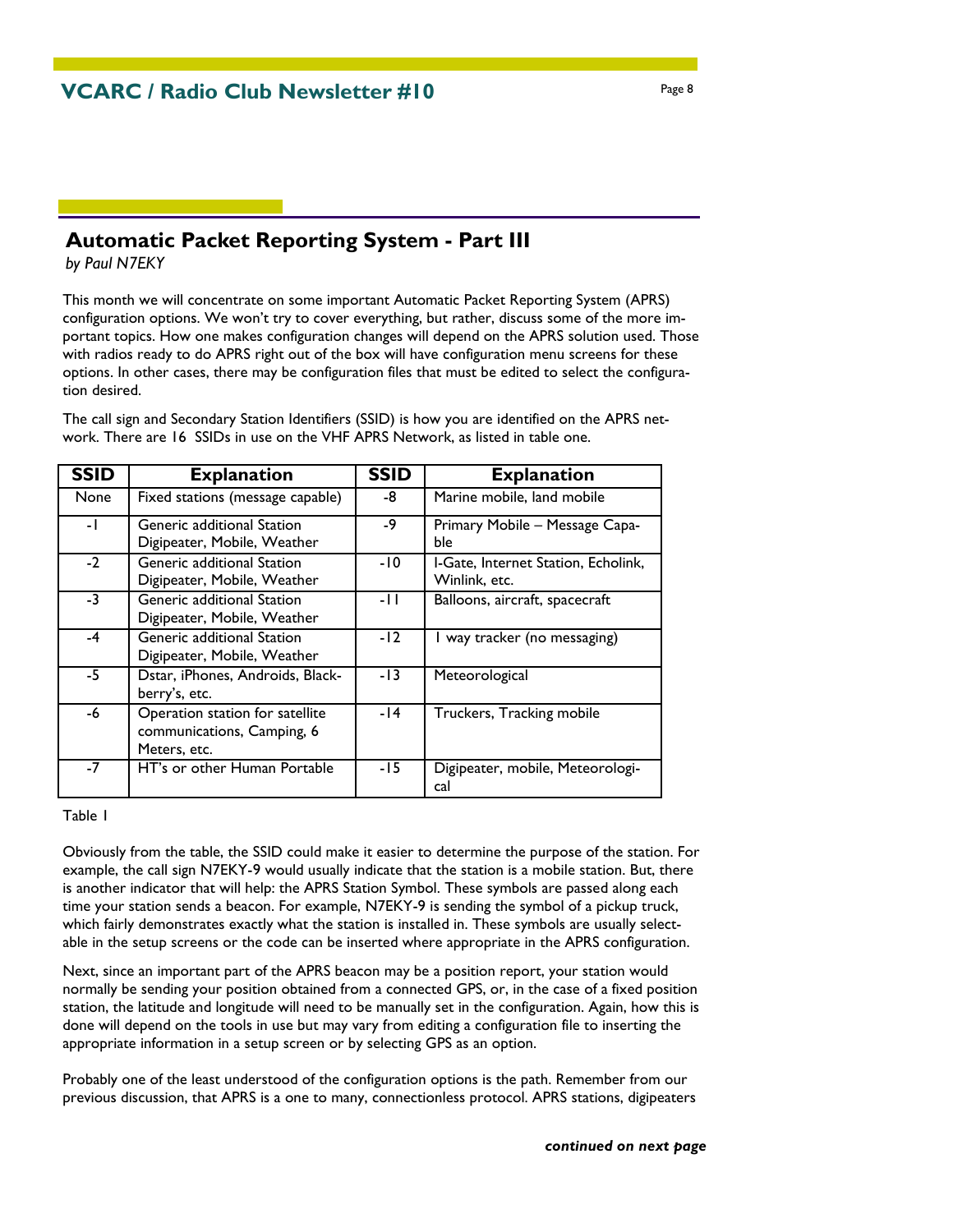## **Automatic Packet Reporting System - Part III** — *continued*

and iGates transmit and receive on the same frequency. If there are many stations in the area, the frequency can be congested. In addition, digipeaters can re-transmit, or repeat packets, depending on the configured path of the originating stations. If too wide a path is set by the originating station, the frequency can be further congested. The original APRS path configuration standard settings proved very inefficient and caused unnecessary congestion, so in 2004 an effort was made to revise the standard. This led to the "New Paradigm" initiative and recommended replacing "RELAY", "WIDE", and "TRACE" with "WIDEn-N" with a recommended value of "N" no greater than 2 except in low density locations. The recommendations are in table two.

| APRS Recommendations under the New n-N Paradigm                                    |
|------------------------------------------------------------------------------------|
| RELAY, WIDE, TRACE TRACEn-N and SS are obsolete                                    |
| Use WIDE2-2 for fixed stations. Use WIDE2-3 in areas far from City or in Mountains |
| WIDEI-I, WIDE2-I for Mobiles WIDEI-I, WIDE2-2 in areas far from City or Mountains  |
| WIDEI-I,SSn-N for selected non-routine State or Section nets                       |
| DIGII, DIGI2, DIGI3 for Point to Point Communications                              |

Table 2

Most, if not all, new APRS Radios will default to WIDE1-1,WIDE2-1. The first number in a N-N type path is the total number of digi hops desired. The second one is the number of potential hops remaining as the packet is transmitted from a given digipeater. Depending on where you are in rural America, you may want to change the path to WIDE1-1,WIDE2-2 to take advantage of three hops in areas with low APRS activity.

Finally, in the United States, our VHF Radios should be set to 144.390 MHz for APRS. In the case of dual band APRS Radios, make sure that the frequency is set on the band designated for digital/APRS. If you mix channels or frequencies you could be transmitting on a frequency not intended for APRS.

If you are new to APRS and want to learn more, then you might consider attending the Raspberry Pi Special Interest Group meetings which address APRS, or ask a club member who uses this mode. For more information contact Paul (N7EKY) at pclay@nnex.net.

## **Club Shirts**

Dr. Paul (WW9I) had arranged to make a special purchase of club shirts with the Vilas County Amateur Radio Club, Inc. logo. He and Paul (N7EKY) modeled the shirt at the last meeting and put out a call to see who is interested in owning a shirt. Paul has received orders for 32 shirts and passed this to Dr. Paul who hopes to have the shirts ready by the next ham breakfast on April 23. These are attractive, very good quality shirts for a fair price.

> *Dr. Paul (WW9J) models a club shirt with the club logo.*